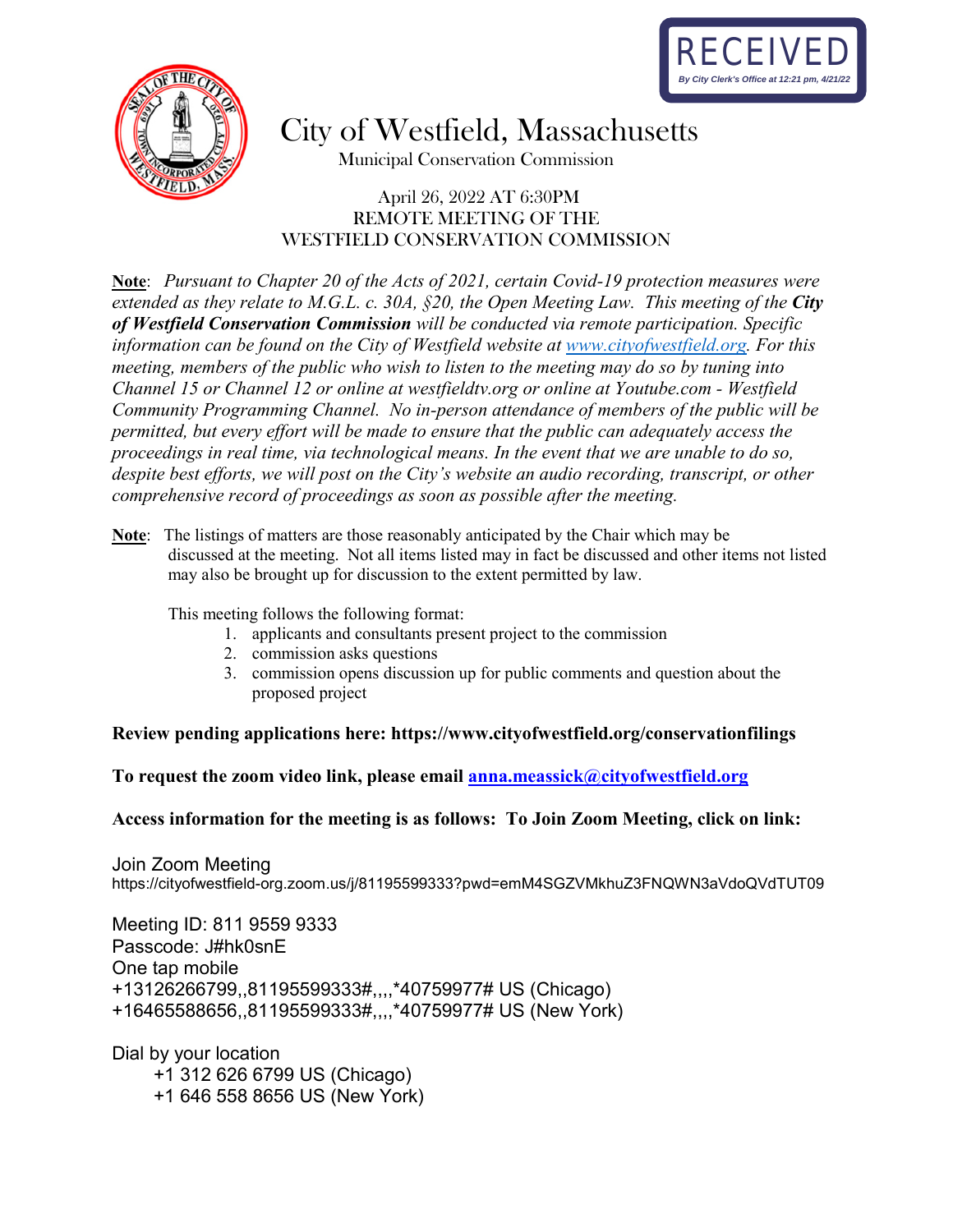+1 301 715 8592 US (Washington DC) +1 346 248 7799 US (Houston) +1 669 900 9128 US (San Jose) +1 253 215 8782 US (Tacoma) Meeting ID: 811 9559 9333 Passcode: 40759977 Find your local number: https://cityofwestfield-org.zoom.us/u/kd5bGVwN9D

1. CALL TO ORDER/ROLE CALL

## 2. OPEN PARTICIPATION

A. Any members of the public who would like to address the Commission.

# 3. PUBLIC MEETINGS (RDA's)

- A. 240 Russellville Road (62R-1)-Oscar Naula-Installation of a new septic system.
- B. 291 East Main Street (28R-12)-Friendly's Restaurants-Repaving existing parking lot and construction of a hardscape patio.
- C. 1515 Granville Road (20R-2)- Springfield Water and Sewer Commission-Removal of trees

# 4. PUBLIC HEARINGS (NOI's)

- A. 149 Neck Road (35R-15)-DEP File #333-0813- Installation of a new administrative building.
- B. 0 Southampton Road (70R-8)- Ryan Geeleher/Geeleher Enterprises-Installation of a new self-storage building

# 5. ENFORCEMENT

- A. 33 Castle Hill Rd Willard and Patricia Kopatz Violation: filling and working within a wetland
- B. 0 Bayberry Lane (46R-68) Sergey Novenko Violation: Removal of trees near an intermittent stream
- C. 0 Bayberry Lane  $(46R-59 \& 46R-60)$  Samuel Shokov
- D. Violation: Cutting trees, disturbing soils in/near wetlands
- 6. DISCUSSION